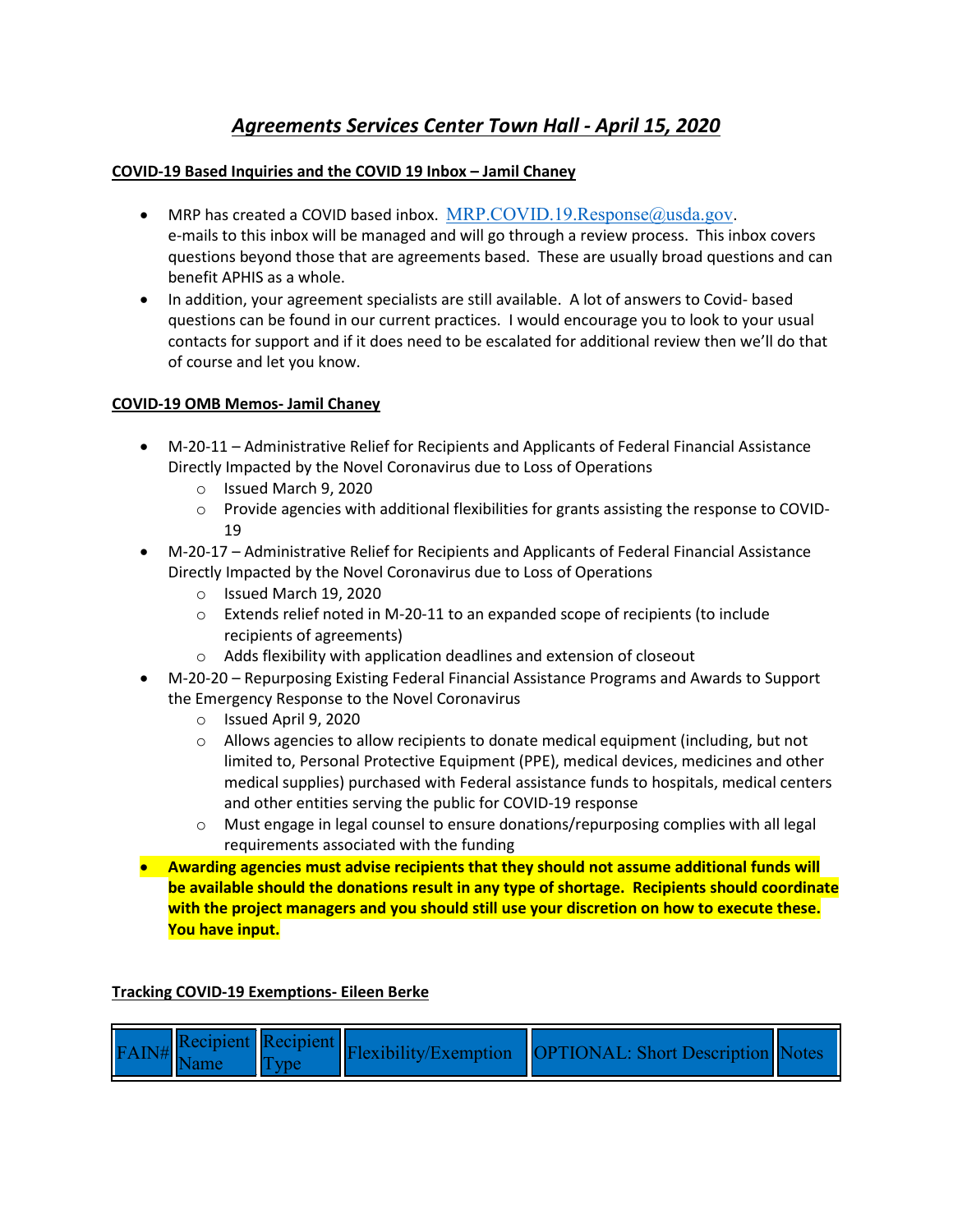- The COVID 19 tracking spreadsheet on the OCFO website is where we're to post all flexibilities granted to our recipients related to the various OMB memos sent out on COVID 19. This information was sent to the Agreements Community on April 8. OMB has stated that there will be future data calls where we outline what flexibilities were granted so it's important that we keep populating the spreadsheet as flexibilities are granted.
- As of this morning, there were about 23 agreements listed where flexibilities were granted. As a reminder, Grant Specialists are to enter any COVID 19 flexibilities that are granted, even if your exemption is not explicitly listed on the OMB memo. If it is COVID 19 related, please enter it on the spreadsheet and put something in the short description field if there is not a drop down that fits your situation. We'd rather over-report than under-report when OMB asks for this data.
- We will be updating the spreadsheet to add a few drop downs in the flexibility column E, for example, one will be added for extensions granted for financial and performance reporting.
	- $\circ$  Question/Example: For a Recipient who is in middle of an agreement cycle- audit from last year- do they need to request one/extension? Right on cusp.
		- **Eileen Berke- Reach out to recipient to cover bases.**
	- $\circ$  Question/Example: For Agreements currently running that are not related to covid but are impacted by covid: Do they need extension of time or is this automatic with no additional cost?
		- **Eileen Berke- They have to request it and it must be documented. Normal** amendment process. We are not automatically extending awards.
	- $\circ$  Question/Example: For Agreements with FY19 funding but the activity is in FY20, where training is occurring- the location is affected by the Covid outbreak. What is the guidance on if they then need to be pushed to take place in FY21?
		- Eileen Berke- In general, depends on what type of funding you have. Usually funding can continue for more than one year- a no-cost-extension can be done. Send specific questions as needed.
	- o Question/Example: If recipient is asking for a reporting extension- does this need to be in writing? Formal? Simple email? If phone call and follow-up with email to recap, is that sufficient?
		- Eileen Berke- Should be a written request that can be documented. Ask them to respond back via email stating that is accurate.
- If there are any updates to the OMB guidance, we will send it to the agreements community. I am the point of contact for anything related to the spreadsheet and I am the liaison with OCFO for this effort.

### **Housekeeping and updates- Jamil Chaney**

- ADODR certification:
	- $\circ$  We had a question come in about the ADODR certification and accompanying course. We are still working through some Aglearn difficulties and in the middle of the process AgLearn itself was restructured.
	- $\circ$  We are hopeful that it will be available before the end of the quarter. Should be more user-friendly/improved.